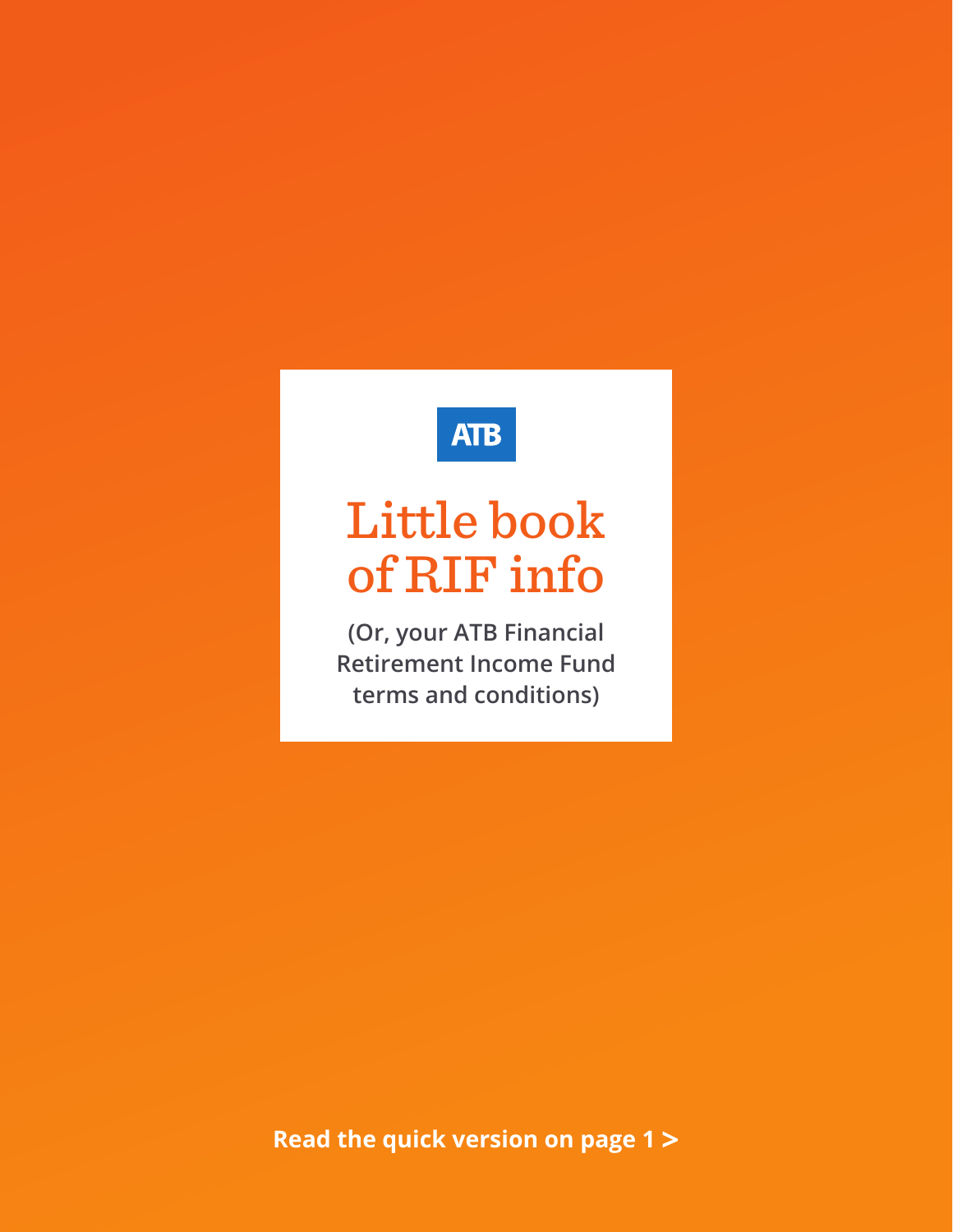**This booklet contains all the interesting terms and conditions that apply to your ATB Financial Retirement Income Fund (Fund).** This booklet replaces all previous terms and conditions documents that applied to your Fund.

We've tried to cover just about everything you should need to know, but if you still have questions, drop by an ATB branch or give us a shout at **1-800-332-8383**.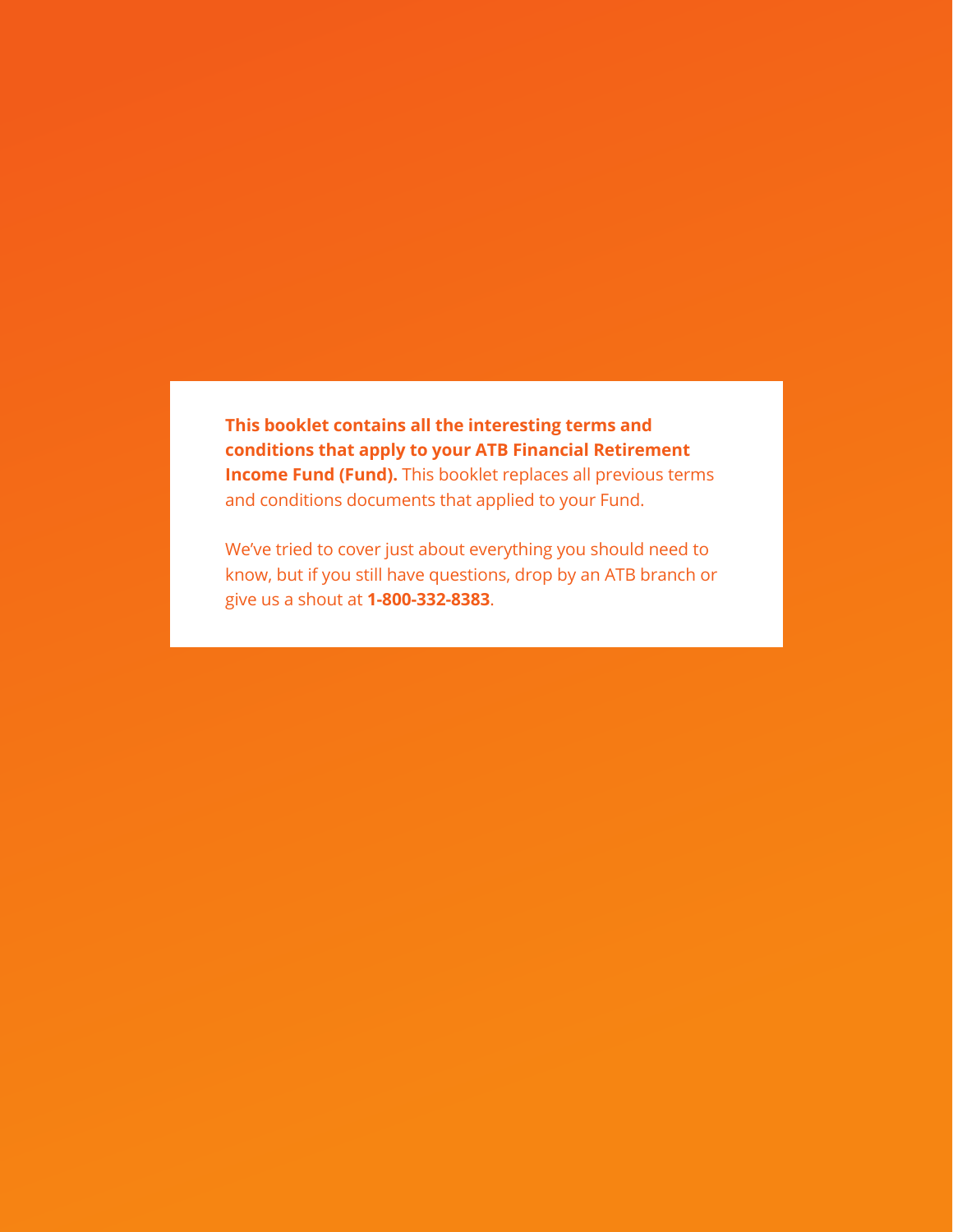# The quick version

- **1.** We keep any and all personal information private and confidential. Any personal information we collect about you is subject to our Privacy Statement and Privacy Code, which are designed to protect your personal information under privacy laws, including Alberta's *Personal Information Protection Act*. For more info on why we collect your personal information, how we use and protect it, the situations where we may share it and how you can request access to your own personal information, check out our Privacy Statement. You can pick up a copy at any branch or on **atb.com**
- **2.** Only certain types of payments can be made from the Fund, but don't worry: we will make sure you receive payments from your Fund that are at least equal to the minimum amount required by the *Income Tax Act*.
- **3.** There are lots of ways to connect with us including online banking, using our mobile app, calling our Client Care Centre at **1-800-332-8383** or coming in to one of our branches.
- **4.** You can choose between paperless and paper statements—whatever makes sense for you.
- **5.** No one likes to talk about death including us. But no matter how hard it is to think about, it's important that you set things up correctly, so the people you care about don't have to worry about it once you're gone. Take a minute to read through sections entitled Beneficiary Designation and Death.
- **6.** If you need to change your address, send us a written notice, visit your ATB branch, update your details in online banking or call our Client Care Centre at **1-800-332-8383**.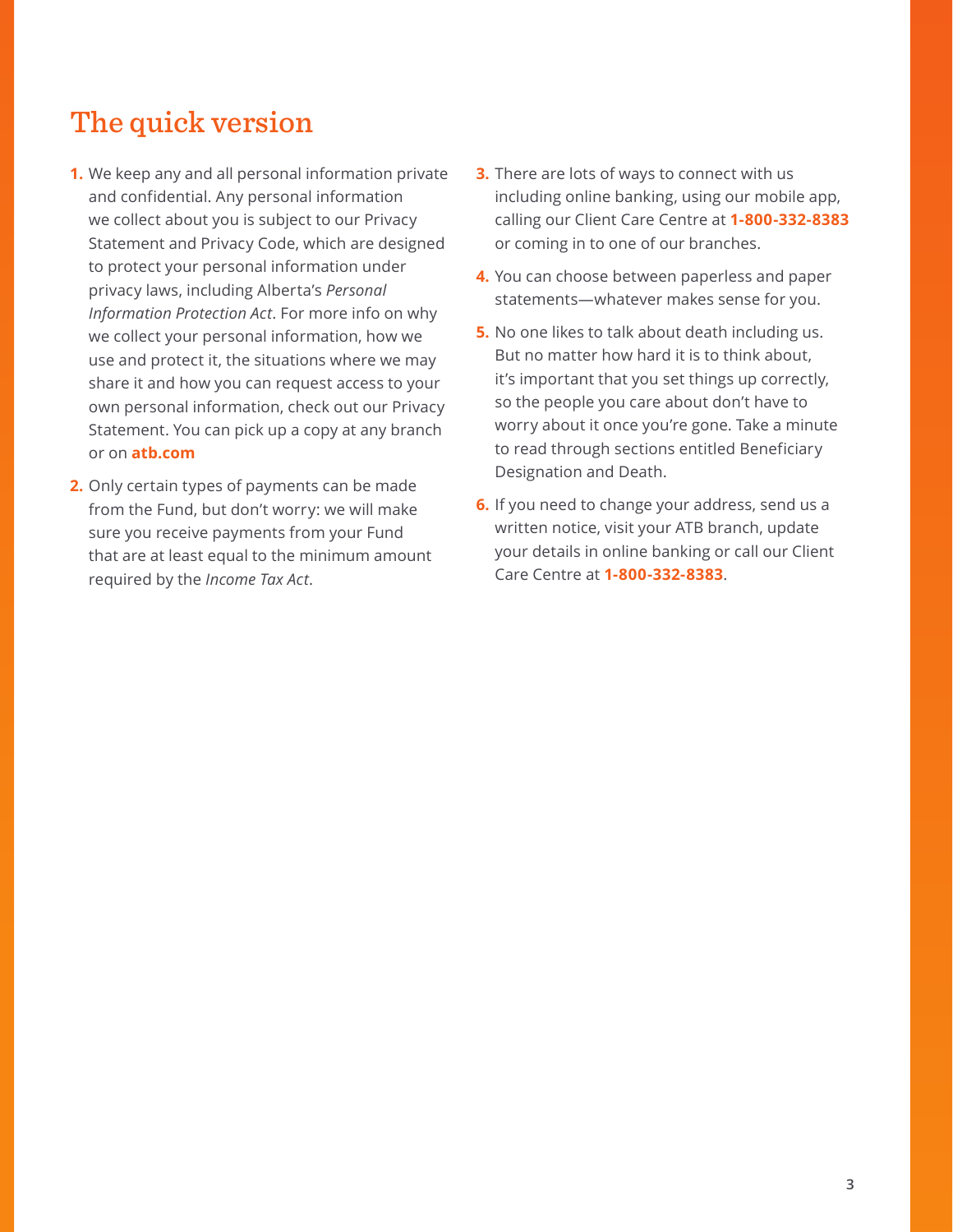# **Contents**

# **Legal definitions**

4 Legal definitions

### **[Tax requirements](#page-4-0)**

- 5 [Registration](#page-4-0)
- 5 [Fund](#page-4-0)
- 5 [Contributions](#page-4-0)
- 5 [Interest](#page-4-0)
- 5 [Permitted payments from fund](#page-4-0)
- 5 [Transfers](#page-4-0)
- 6 [Instructions](#page-5-0)
- 6 [Statements and receipts](#page-5-0)

# **[Who gets your fund if something happens](#page-6-0)  [to you?](#page-6-0)**

- 7 [Beneficiary designation](#page-6-0)
- 7 [Death](#page-6-0)

# **[The really, really legal stuff](#page-7-0)**

- 8 [Fees](#page-7-0)
- 8 [Privacy](#page-7-0)
- 8 [Headings](#page-7-0)
- 8 [No right to offset or assign](#page-7-0)
- 8 [Notices](#page-7-0)
- 8 [Amendments](#page-7-0)
- 8 [Life income fund](#page-7-0)
- 8 [Early redemption](#page-7-0)
- 9 [Law that applies](#page-8-0)
- 9 [Severability](#page-8-0)
- 9 [Indemnity](#page-8-0)

# Legal definitions

**Before we get too far into things, here are the definitions you'll need to know:**

The **Act** means the Income Tax Act (Canada).

**Fund** means the ATB Financial retirement income fund account that we have applied, or will apply, for registration under the Act as a registered retirement income fund.

**GIC** or Guaranteed Income Certificate is each deposit that you have with us that pays a specified rate (or rates) of interest over a specific term.

**Spouse** means your spouse or common law partner (as applicable), as those terms are defined in the Act.

**Tax Legislation** means the Act as well as any provincial tax legislation that applies to retirement savings plans.

**We**, **our**, **us** and **ATB Financial** mean Alberta Treasury Branches, operating as ATB Financial.

**You / your** means the annuitant of the Fund as defined under the Act, as indicated in our records.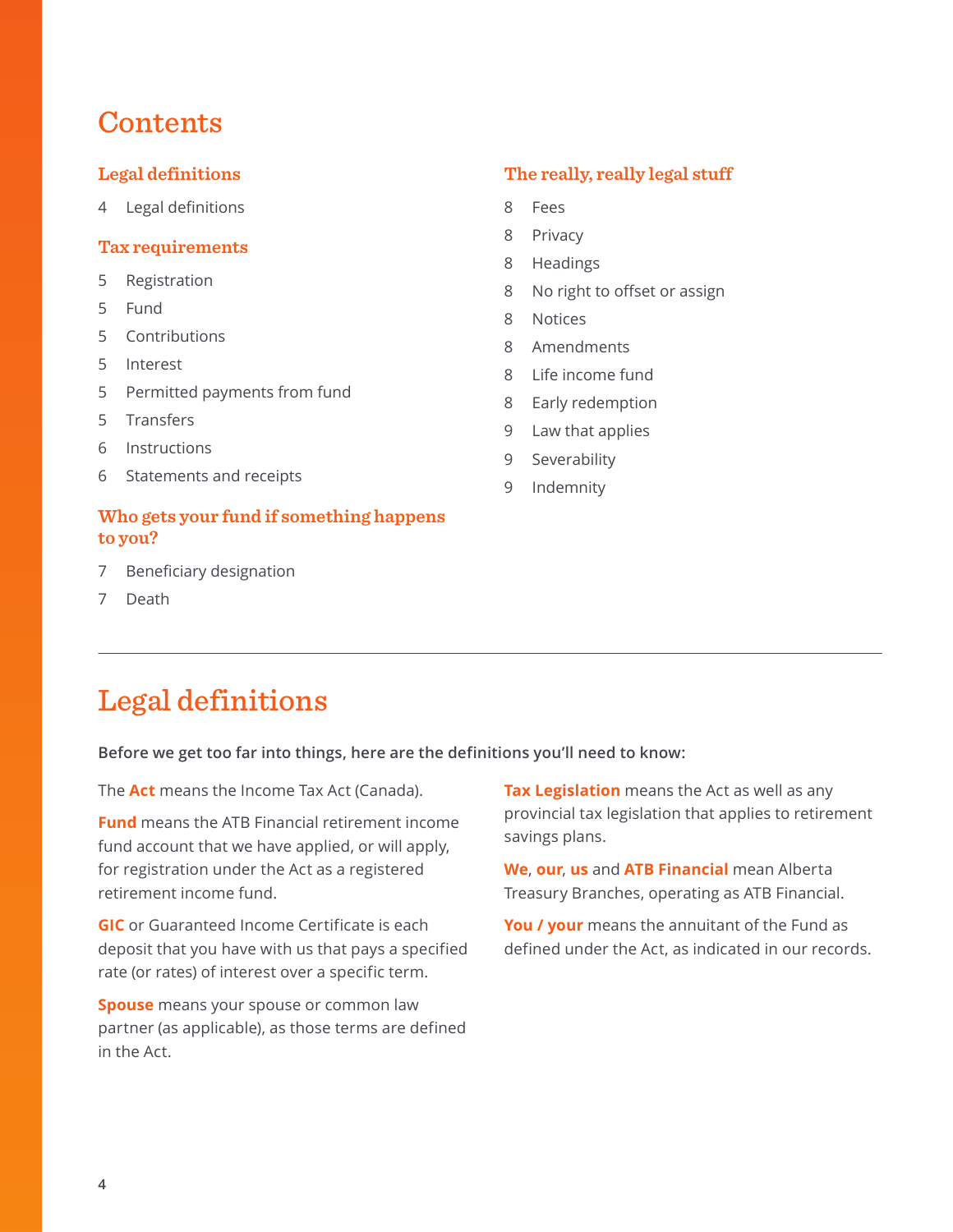# <span id="page-4-0"></span>Tax requirements

**Here are the tax requirements you need to be aware of for your Fund.**

# **Registration**

We will apply for registration of the Fund (if we have not already done so) as a retirement income fund under the Tax Legislation.

# **Fund**

When we set up the RIF, we will set up a daily interest savings account for you called a Registered Savings Account, and all contributions will be placed into that account. You can select to deposit money into the Registered Savings Account or into various GIC options or any of the other accounts we may make available for you. (FYI: there may be minimum contribution requirements.) If you're not sure which choice is right for you, we're happy to explain your options. If you select a GIC, you will receive a GIC certificate confirming the details and options you selected.

# **Contributions**

We can only accept money from you that is transferred from:

- **a.** Your own Registered Retirement Savings Plan;
- **b.** Another one of your Registered Retirement Income Funds;
- **c.** You, provided that the amount reflects a sum set out in 60(l)(v) of the Act. Heads up: this is complicated, but it essentially covers amounts paid from a registered retirement savings plan on the death of a Spouse, parent or grandparent (if you're a dependant);
- **d.** Your Spouse's or former Spouse's Registered Retirement Savings Plan or Registered Retirement Income Fund, pursuant to a property division order, judgment or agreement, as applicable;
- **e.** Your own registered pension plan;
- **f.** Your Spouse's or former Spouse's registered pension plan as a death benefit or pursuant to a

property division order, judgment or agreement, as applicable;

- **g.** A deferred profit sharing plan in which you are a participant;
- **h.** A specified pension plan under the Act (such as the Saskatchewan Pension Plan); or
- **i.** Your pooled registered pension plan.

### **Interest**

In the Registered Savings Account, interest will be calculated daily and paid monthly. The rate of interest that we pay may fluctuate and we don't provide notice of changes. The current rates are always available online at **atb.com/rates** and will be provided to you on your statement. The GIC that you select will pay interest, and interest will be calculated and paid as indicated in the GIC certificate.

### **Permitted payments from fund**

- **a.** Each year after the Fund is established, we will pay you a minimum amount from the Fund, as required under the Tax Legislation. You can request to receive more than that minimum amount, up to the amount available in the Fund and subject to withholding tax.
- **b.** In the event of marriage breakdown, we will pay, from the Fund to your Spouse's or former Spouse's registered retirement income fund or registered retirement savings account, the amount set out in the property division order, judgment or agreement, as applicable.
- **c.** The only other payments that will be made from the Fund (other than any fees charged by us) will be those described in the Death section and the Transfers section of this Agreement.

# **Transfers**

You may also transfer money from the Fund to another registered retirement income fund as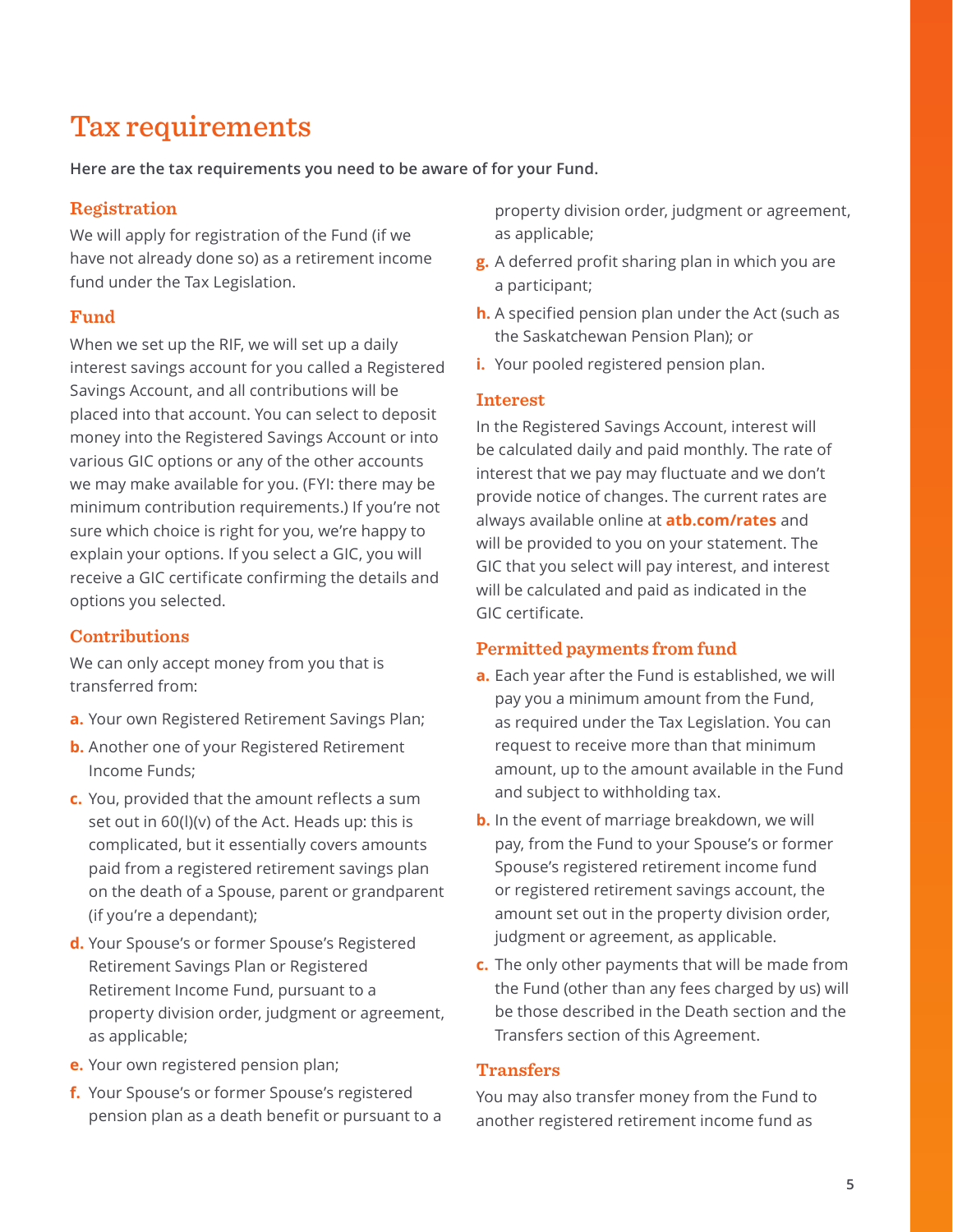<span id="page-5-0"></span>long as the other carrier agrees and it is permitted under the Tax Legislation. We will withhold an amount sufficient to ensure that the minimum amount that must be paid to you in a year (see section entitled Permitted Payments from Fund) is paid to you as required under the Tax Legislation. Any amounts withheld will be directed to a nonregistered savings account held with us. If you don't have a non-registered savings account, we will issue a draft in your name. If you wish to transfer funds held in a non-redeemable GIC, the transfer will be subject to the terms and conditions applicable to non-redeemable GICs in the Section below entitled "**Early Redemption**".

### **Instructions**

There are a few ways to give us instructions on your Fund including coming into a branch, calling our Client Care Centre at **1-800-332-8383** or through online banking. In some cases, we will accept instructions by email or fax, but please note that email and fax aren't secure and we can't guarantee when we'll read the communication.

We will act on any instructions that we think are from you, but we may decline or refuse any instructions—even if they appear to be from you—if we think they're improper, unlawful or fraudulent, or that there is a mistake. This is part of our commitment to keep you and your money safe.

**You need to know this:** We will not be responsible for any loss you may incur because we acted on instructions that we thought were genuine, or because we didn't act on instructions that we thought were improper, unlawful, fraudulent or mistaken.

### **Statements and receipts**

Here's the low-down on how we'll get your information to you, so you know what to watch for and when to watch for it.

**Paperless statements:** We like trees. You like trees. So why not consider saving a tree by going paperless? If that's how you choose to receive your quarterly statements, then you're agreeing to receive and review your statements electronically through online banking. We will continue to send your tax receipts annually by mail and we may still send you a paper statement or notice on occasion (if we think there's something important you should receive in writing).

**Paper statements:** If you prefer to receive paper statements, we will send tax receipts annually and statements quarterly, so you always have mail to look forward to.

No matter how you choose to receive your Fund transaction and balance information, it's your responsibility to review the activity in your Fund. You agree to do this review within 60 days of the date of your quarterly statement. We want to make sure everything is accurate and that your Fund is working the way you want it to, so write it in your calendar and make a date with your statement!

If you find an error or if an item is missing, get in touch with us as soon as possible so we can check into it. Seriously. Don't put it off. You must notify us within 60 days of the statement date, if you want to dispute any transaction or item that was posted or missed from your Fund. If you don't notify us within that time period, then you are agreeing that your Fund transactions and balances are conclusively accurate, regardless of whether you actually received your statement or otherwise reviewed the activity in your Fund. We may debit your Fund for any amount that was credited in error.

**Long story short:** it's worth your time to make sure you take a look at your statements.

**Okay, now let's go over your beneficiary and successor information. In other words…**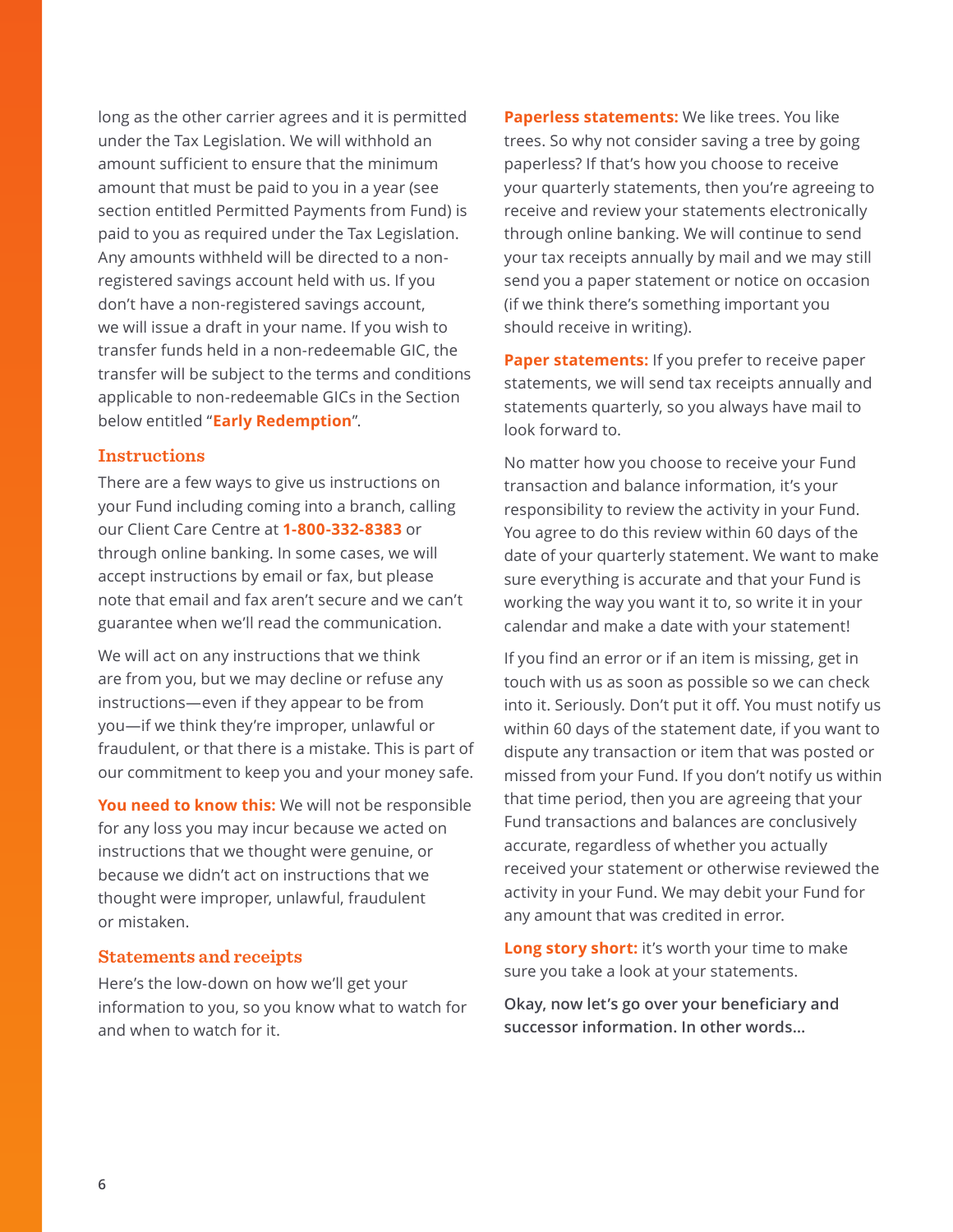# <span id="page-6-0"></span>Who gets your fund if something happens to you?

# **Beneficiary designation**

As long as you live in a province that allows you to do so (like Alberta!), you can designate one or more beneficiaries to receive the proceeds of the Fund on your death. These are people you like or loved ones you feel obligated to take care of. We'll ask you to complete and give us a document that sets out who you wish to designate. You can change the beneficiaries that are noted in our records, but you need to do this on our forms and you must provide those forms to us. You can send these forms in the mail or by email, update them through online banking or bring them by in person to any ATB branch. You can also change the beneficiaries by properly naming those people as beneficiaries of the Fund in your will. (For that, we recommend you visit a lawyer.)

You agree that we can use our records to determine who to pay the Fund proceeds to after your death. So if you make life changes (eg, get married, get divorced, move to a different province, etc.) and want to make sure someone specific gets (or doesn't get) your Fund money, take the time to update your forms with us or do so in your will.

Once we have made the payments to your designated beneficiary or estate, ATB will be considered free from any further liability with respect to your Fund.

### **Death**

It's not fun to talk about, but important to think about—and make plans for. Read through the following information and make sure you understand what to do, so the people who are grieving you know exactly what to do about your Fund.

**Here's what you need to know:** When you die, the first thing we'll need is written proof of your death from your estate representative. Unless your Spouse takes over the Fund for you pursuant to the terms and conditions of the Fund or your will, we will, upon your death, distribute all of the property of the Fund (or an amount equal to the value of the Fund) in a single lump sum to your designated beneficiary (if we have one in our records for you) or your estate representative (if we don't have a beneficiary designation in our records for you). Of course, we will take care of deducting and remitting any withholdings or taxes that we are required to under the Tax Legislation.

Secondly, if any of your Fund money is in a GIC that's not redeemable, your Spouse is not taking over the Fund and we don't have a beneficiary designation in our records for you, then if we're asked by your estate representative to do so, we'll redeem the whole GIC and pay the estate. We may charge early redemption fees but will let your estate representative know the amount of these fees (if any) when they ask to withdraw the funds at which time they can confirm if they still wish to withdraw the funds. Interest may also be paid if the funds are withdrawn which will be reported to the Canada Revenue Agency as required.

**This last section of the terms and conditions covers the really, really legal stuff.**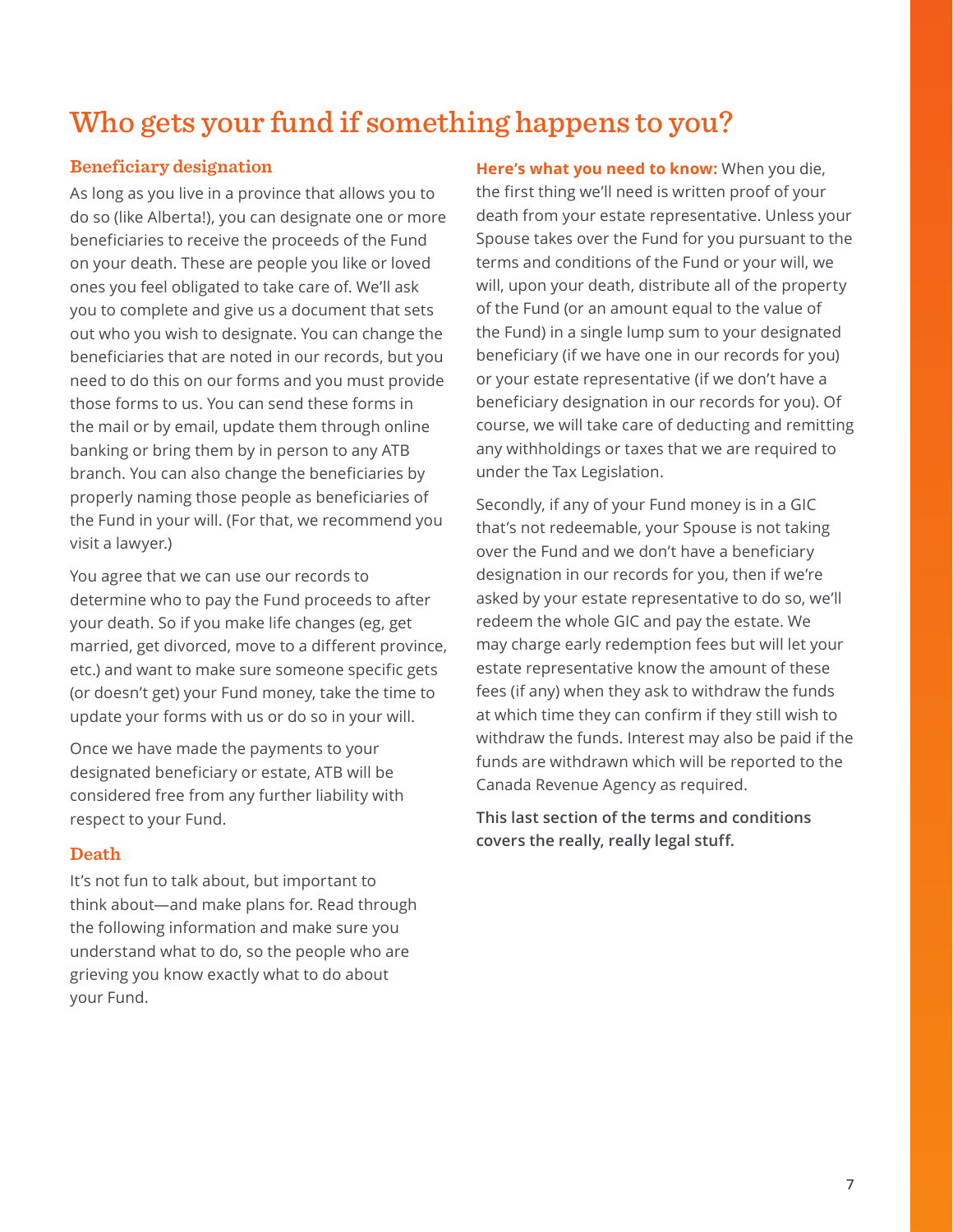# <span id="page-7-0"></span>The really, really legal stuff

### **Fees**

We love our clients and hate to see anyone leave ATB. So if you're unhappy with your Fund, talk to us first to see if there are other options we can offer you. We really want you to be happy, and we have a lot of choices! If you decide you still want to take your Fund somewhere else, we charge a fee to transfer your funds to another financial institution—just to cover our costs in arranging the transfer. You can find our current fees for transfers and other transactions at **atb.com** or in any branch.

### **Privacy**

The information that we collect about you is used and disclosed in accordance with the document entitled Personal Information: Collection, Use and Disclosure Statement (the "**Privacy Statement**"). You will have received a copy of that document from us when the Fund was opened. It's a fascinating read ( just like this). If you can't find it and really want to spend some time getting to know all about privacy, you can find the most current version at any branch or on **atb.com**

Once you've taken a look at the privacy statement, if you have any questions or concerns about the personal information that is collected and retained by ATB, you can call us at **1-866-858-4175** and we'll be happy to chat about it. Or write to our privacy officer at 2100, 10020-100 Street (Transit #115) Edmonton, Alberta T5J 0N3.

### **Headings**

We have inserted headings into these terms and conditions as a reference and for your convenience. They are not part of these terms and conditions.

### **No right to offset or assign**

We agree that we have no right to apply any of the money in your Fund against any debt owed to ATB Financial. We agree that your Fund will not be taken by us as security for any loan or debt owed to us. You agree that neither the funds in the Fund nor

any payments of the Fund will be pledged, given as security, or otherwise assigned in whole or in part by you.

### **Notices**

Any notices that we are going to send you by mail will be addressed to you and sent to the mailing address that we have in our records. If you need to change your address or update your personal information, you can send us a written notice, update it through online banking, visit your ATB branch or call our Client Care Centre at **1-800-332-8383**.

In other words, you need to let us know if you move. We need to know where you're at and how to get your important information to you, so you can stay up-to-date with how your Fund is doing. If you're moving, add us to the list of people who need to know where you're going.

### **Amendments**

We can change any of the terms of this Agreement at any time, with or without providing notice to you. However, none of these changes will take effect if the change would not be permitted under the Tax Legislation. We need to play by the rules.

### **Life income fund**

The terms of an addendum attached to these terms and conditions will apply if the Fund includes money transferred from a registered pension plan or other locked-in registered savings plan. If there is an inconsistency between these terms and conditions and the terms of the addendum or the pension laws that apply to the funds, then the terms of the addendum or pension laws will apply.

### **Early redemption**

If any of your RIF funds are in a GIC that's not redeemable, we may, in certain circumstances allow you to redeem your funds before your GIC's maturity date. If that happens, interest may be paid which will be reported to the Canada Revenue